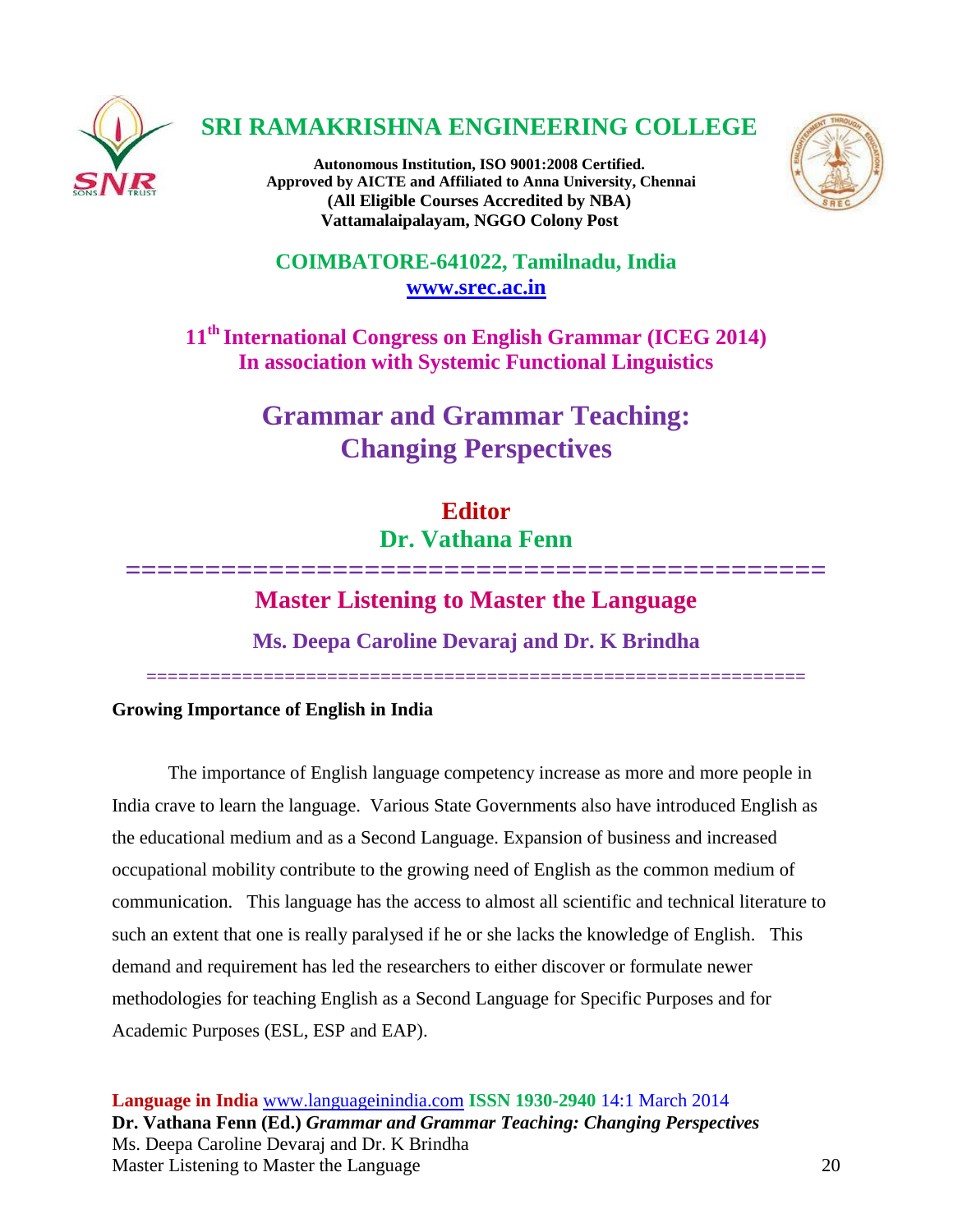## **Recognition of the Usefulness of the Medium of English**

In schools in India English is taught as a Second Language predominantly. The medium of instruction is English in the urban areas whereas in the rural areas it is in the regional or the vernacular medium of instruction. When in the school level, the learners of English are not aware of the real purpose behind the language learning for the future. But when they come to the University for Graduation they realize the purpose of the English language learning.

The learners want to function independantly in English both in the university as well as in their career to improve their job opportunities. So, they have the urge and the motivation. English language Teachers try to design methodologies which encourage the autonomy of learning without diminishing their urge for language fluency.

## **Statistics about Engineering Education in India**

- $\triangleright$  In India it has been roughly estimated that every year 580,000 students graduate as engineers.
- $\triangleright$  There are about 420 Engineering colleges in Tamilnadu alone. Every year the number keeps on increasing.
- $\triangleright$  Of all the engineering students who graduate every year in India, 25% of them do not possess English comprehension skills to understand the Engineering school curriculum.
- Only 57% of Engineering graduates can write grammatically currect sentences in English.
- $\triangleright$  Only 42% 45% of Engineering graduates demonstrate capabilities in English required for the knowledge- based industries.
- $\triangleright$  Not more than 27% of Engineering gradates show capabilities in business English.
- $\triangleright$  India is one of the few countries which produce the highest number of engineers every year. But unfortunately it does not produce the so called "desirable engineers" to meet the industrial needs and standards.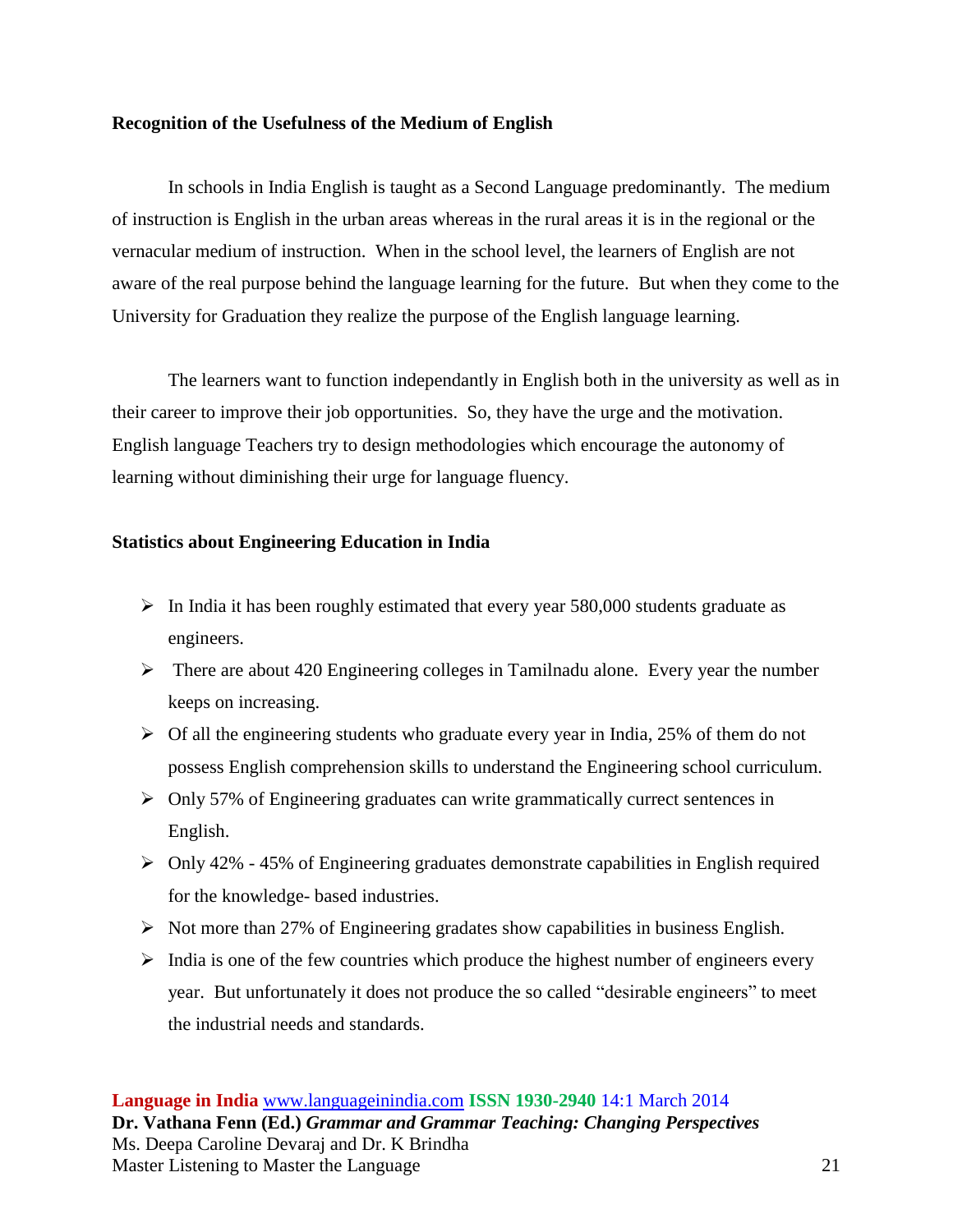- As per the *Outlook* magazine, the Indian engineers' unemployment rate is  $9.4\%$  in 2011 and their English language proficiency is the key factor behind this huge figure of unemployment.
- *Aspiring Minds Survey* tells us that those candidates with sound knowledge of English draw 30% - 40% higher salaries than the rest.

The statistical information also shows that the technical engineers' English is not worth that of a VII grade CBSE Syllabus learner.

#### **Student Enrollment in Engineering Colleges**

Since there are many professional Engineering colleges, every year many students have been given the oppurtunities to pursue engineering courses. The minimum eligibility for a candidatge to enter in to an engineering stream is 45% score in the Higher Secondary School Leaving examination. Moreover in Tamilnadu, there is no entrance examination for the professional courses. With these changes, English competence at the entrance is not insisted upon. So, the English language teachers have the responsibility to meet the language needs of the students in these engineering colleges and bring them to an acceptable level of competence while they graduate.

#### **Language Learners in an Engineering Class**

In an engineering college there is a mixed group of learners from varied backgrounds both socially and in relation to their learning capabilities. Obviously their language competency also varies from one person to the other person and their language need varies from one department to the other department. In a college which has atleast crossed more than a decade, like the one in which we work for, a fair number of students respond fluently in the oral form of the language and have fairly efficient writing skills as well. These learners get acquainted easily to the new learning experiences; whereas a handful of learners fail to follow the lectures properly and when asked, they also open up telling that they do not understand anything that is going on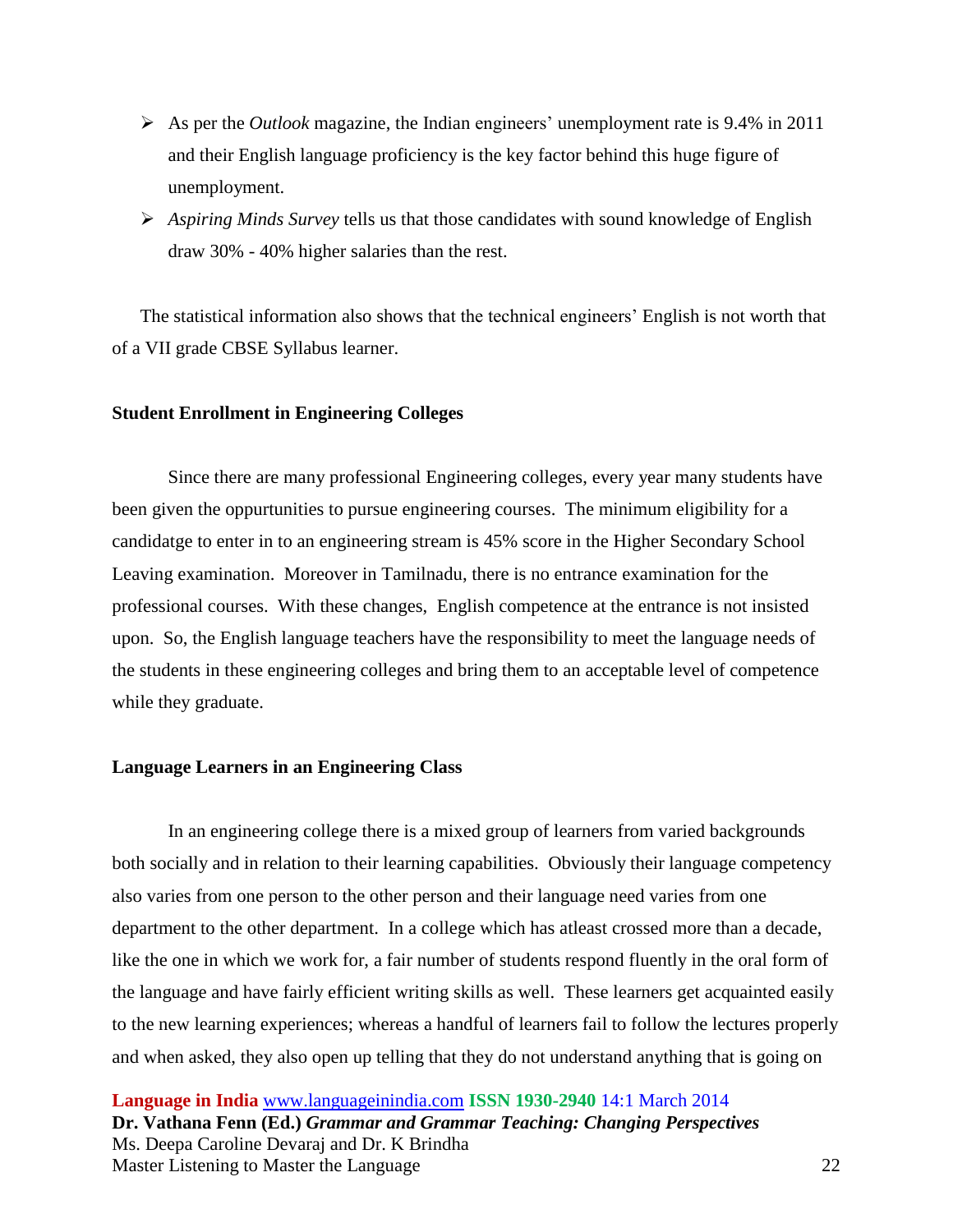in the class as the medium of instruction is only English. Despite their efforts and hard work they are not able to comprehend even though they were admitted based on their meritorious performance in the Higher Secondary Examinations. To these learners being in an engineering college, which is supposed to be a prestigious fact, is itself a painful experience. Some of the learners do not even pass the minimum criteria required to move on to the next semester.

#### **What Place English Holds in School Curriculum?**

This state or the plight of the student results from the lesser importance given to language in their schools. Right after middle school they are being trained only for the public examinations. The main subjects are given more importance and the language is treated with a "step motherly" care. Moreover, the language curriculum and the way it is tested and evaluated are also diluted. The teaching has been driven from usage based on text books to marks based and they have been taught that the sciences and mathematics, commerce and accounts will only fetch you a seat in the college. Except for the degree in literature the language marks have not been taken in for eligibility moreover the marks they award is not subjective and proficiency but objective. If a student can memorize essays and the questions behind the lessons in the text book the learner can get 99% of the marks. Their score in English subject does not correspond to their language competency but their ability to learn that prescribed textbook. Their language competency is therefore not up to the marks they get.

### **Learners at the University Level**

When these learners come to the university they come with the same expectation. But when they don't get the same grades they get annoyed and depressed. We remember one of the bright students in the class who came to one of the authors of this article and asked that how he has got such a low mark which he has never got before in his life. It took quite a lot of time to counsel him and finally he then asked how could he improve his performance. Not everyone in the class is like that so the learner's needs are varied and the impact materials also should be varied. The college's curriculum should cater to the needs of the learners.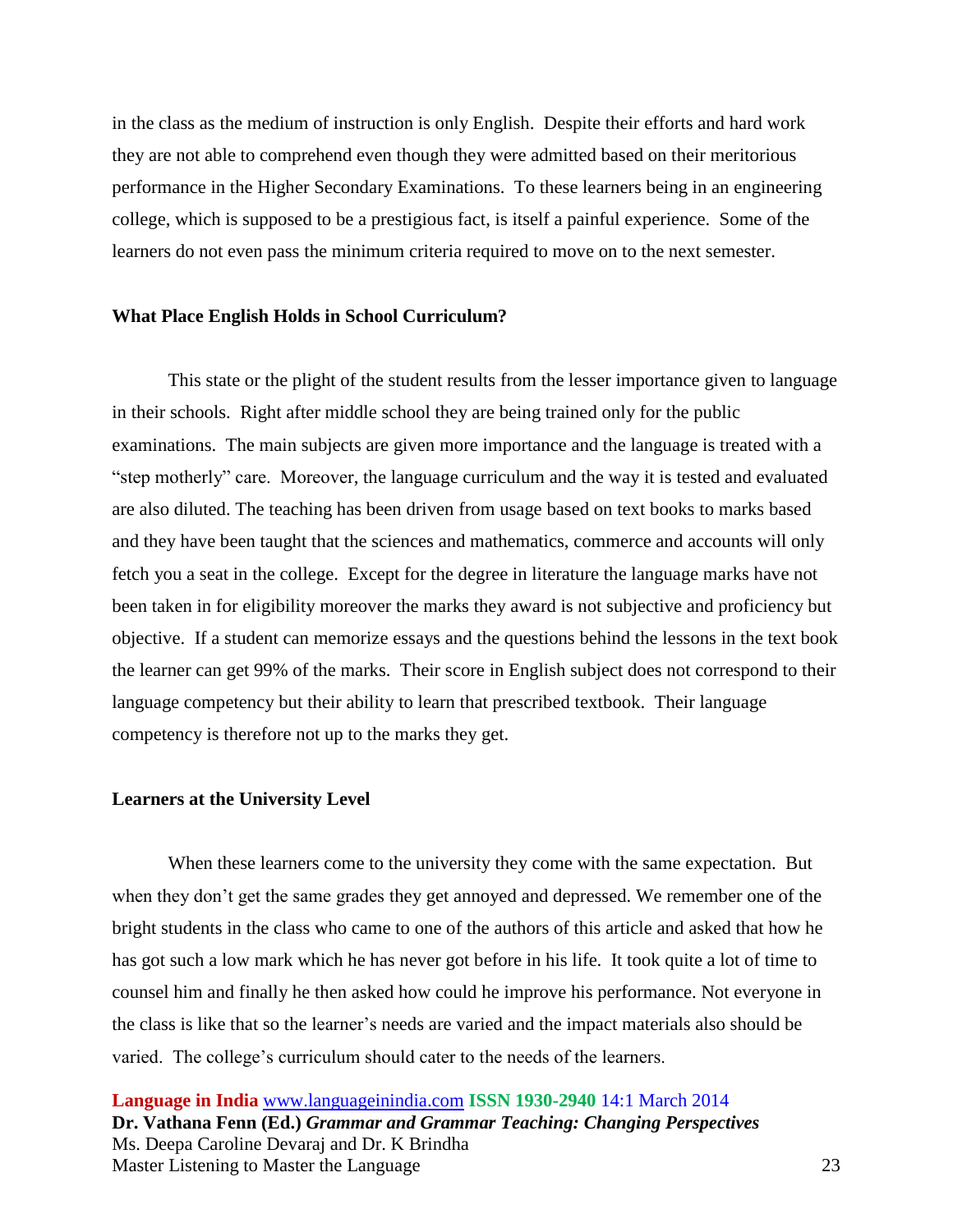Unlike certain other countries, English is not the only or main medium of communication in business, government and education. It is only a subject in the school curriculum and considered as a medium providing access to the sciences and the technologies. These differences also have considerable impact on the learners as well as the learning processes, as their knowledge in English would vary based on their exposure.

#### **Role of Listening in Language Acquisition**

Listening plays an important role in learning and mastering a language. The teaching community thought that some aspects of listening skills are more important than others for academic success. These included the basic skills to comprehend various aspects of lecture content. They also perceived that the non-native speakers experience more difficulty than the native speakers with all listening activities and that the non-native students have disproportionately greater difficulty with some activities like following lectures given with different speeds, and comprehending or deducing a meaning of important vocabulary.

Learning a language takes place in various places. It can take place in a specialized center or it can take place when learning some other subjects. Spoken English centers, schools, colleges and other institutions are part of the facilities that provide teaching English. In the real world, many of the students who attend college show poor English proficiency even after twelve to fourteen years of learning the language and learning their subjects also in the same language. They do not speak fluently. Their pronunciation is not clear and they commit errors even in the basic sentence formation. They are ready with pre-tailored speech topics, essays and so on. But when it comes to reading a random text aloud or a spontaneous extempore on the spot they stammer and stumble showing their lack of confidence and proficiency. It is not that they do not know the language basics like grammar, sentence formation, etc., but they are not complete in their learning and understanding of the language.

#### **Listening to Learn a Language**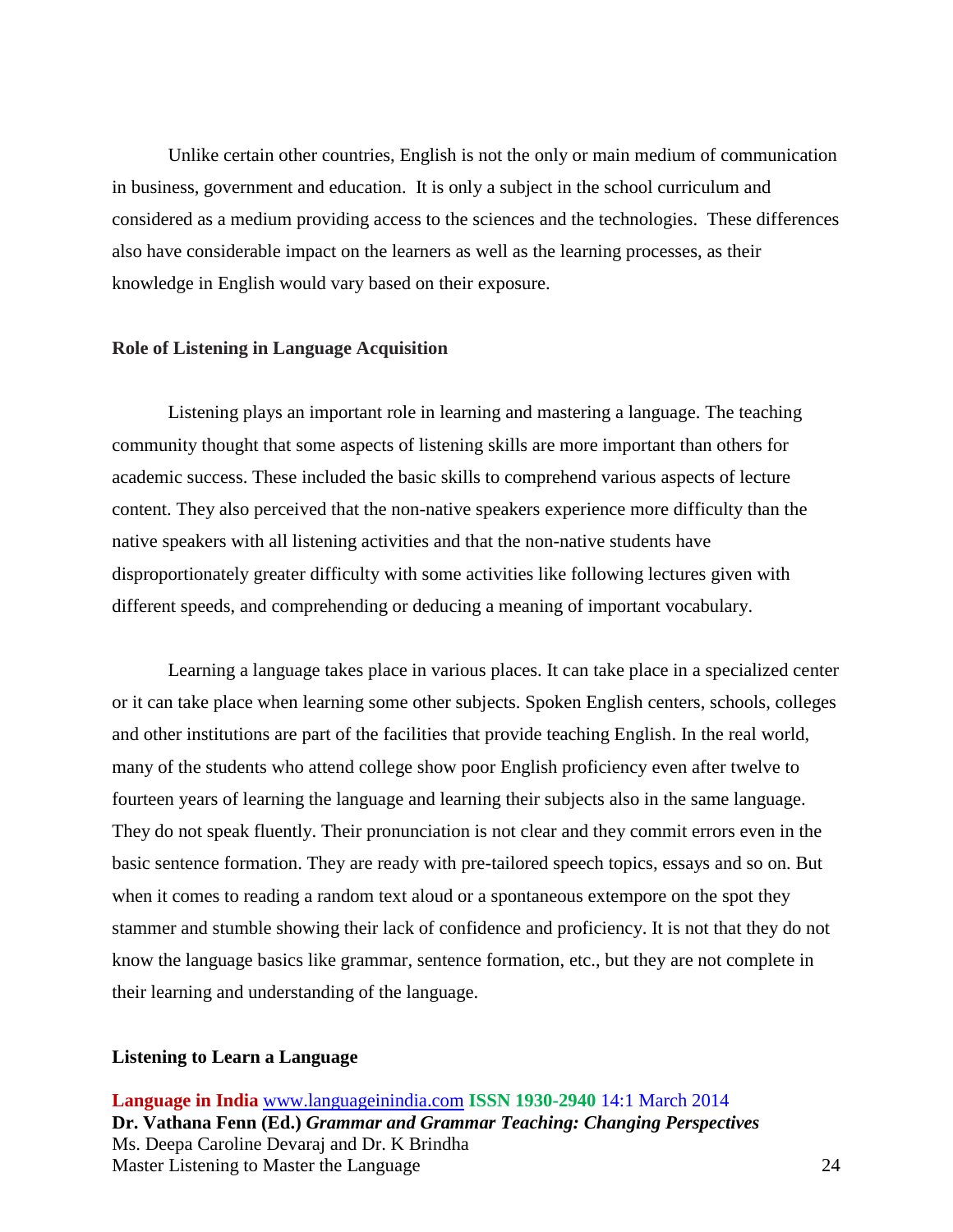The complete learning of a language comes when more importance is given to listening skills of a language. The proficiency we usually have in the mother tongue mainly comes through listening. We propose the following methodology to learn a language which will be apt for a 50 minutes class.

#### **The pre-requisites for this method are given below.**

- a. Listening audio or video for about  $5 7$  minutes.
- b. The transcript for the video and the audio clipping
- c. A dictionary in any form (mobile or thesaurus software)
- d. A questionnaire based on the clipping.

First the audio or the video is played for the learners to listen. After they listen to the clipping for the first time the transcript is given, and the clipping is played for the second time. When they listen by following the transcript they also note down the words they find it difficult or unfamiliar. With the help of the dictionary they find the meaning of those words and try to write a sentence using those words.

After this a questionnaire is distributed to gauge their understanding about the clipping. In the questionnaire there will be both direct questions and inferential questions. And the questionnaire will have a common activity of writing what they understood in about 75 -100 words.

## **Analysis of This Methodology**

In this method when the learners listen to the text for the first time they are not under compulsion to understand the whole clipping. When the clipping is played for the second time, with the transcript in hand they try to understand it completely. They also get to know the pronunciation and the spelling of those words. They also learn new words which will add to their vocabulary knowledge.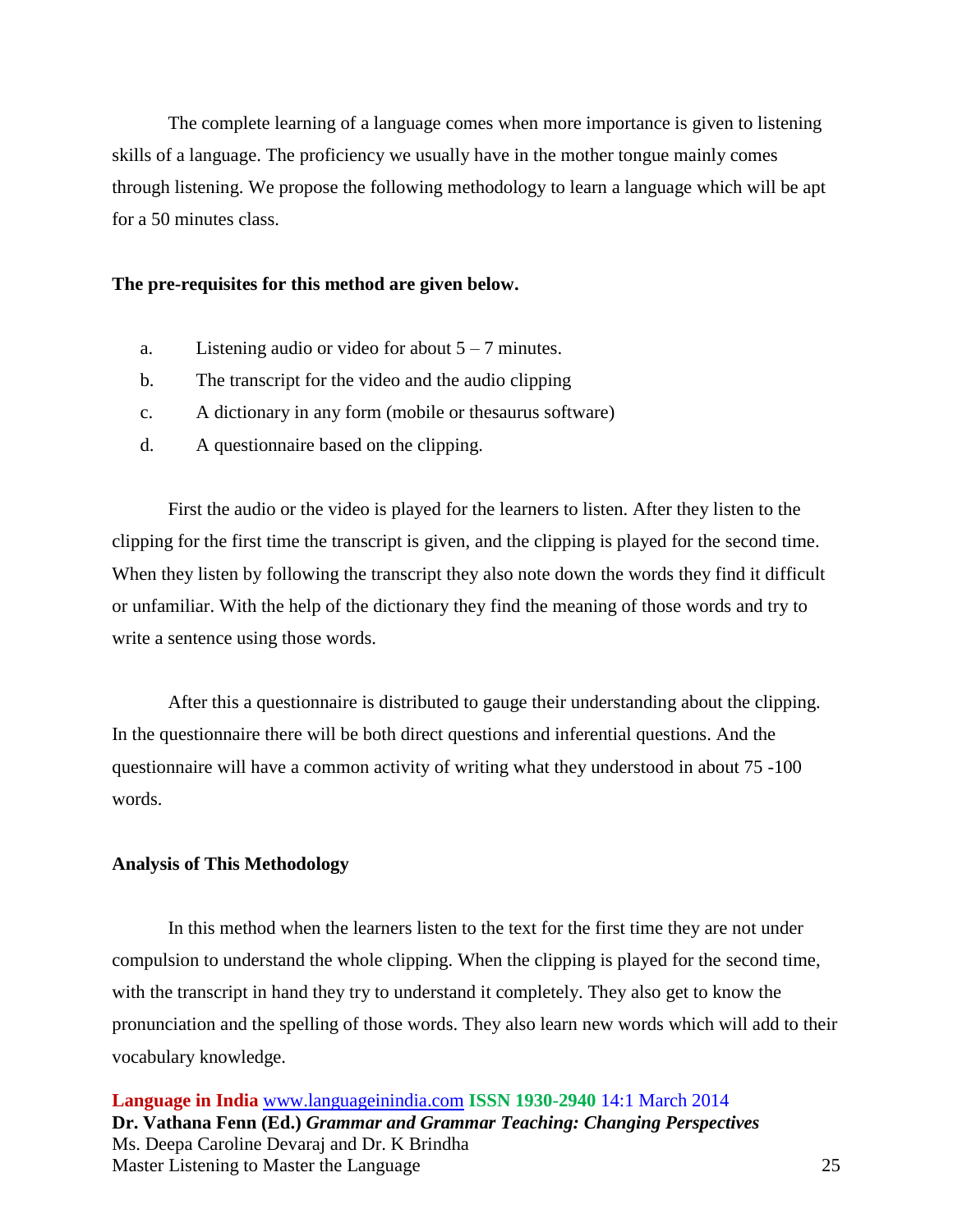When a questionnaire is given, the learners try to recollect what they had listened in order to answer the questions. Even if they cannot fully recollect they will have the transcripts to find out the answers. This will improve their reading skills. After all these when they try to write what they understood about the clipping, their writing skill is developed. This writing activity can be later transformed into giving opinion and criticism activities.

When ten or fifteen modules like these are over, an oral viva voce based on all the modules can be conducted to ensure that that there was indeed improvement in speaking skills. So, on the whole, this method concentrates not on one but all the four skills: listening, reading, writing and speaking which will help in the complete learning of the language. Especially in the college level learners this method will be successful as this is through listening and is not based on the old chalk and talk method. Moreover, this gives more autonomy in learning where the teachers are only facilitators and students play a vital role in acquiring the language.

### **References**

**==================================================================**

- 1. De Casper, A., & Spence, M. (1986). Prenatal maternal speech influences newborns' perceptions of speech sounds. *Infant behaviour and Infant Development* , 133-50.
- 2. Diller, K. C. (1971). *The Language Teaching Controversy.* Massachusetts: Newbury House Publishers.
- 3. Flowerdew, J., & Miller, L. (2005). *Second language Listening theory and Practice.* Delhi: Cambridge University Press.
- 4. Nagaraj, G. (2008). *English Language Teaching Approaches methods and Techniques.* Hyderabad: Orient Longman Private Limited.

**Language in India** [www.languageinindia.com](http://www.languageinindia.com/) **ISSN 1930-2940** 14:1 March 2014 **Dr. Vathana Fenn (Ed.)** *Grammar and Grammar Teaching: Changing Perspectives* Ms. Deepa Caroline Devaraj and Dr. K Brindha Master Listening to Master the Language 26 Ms. Deepa Caroline Devaraj (**Corresponding Author)** Assistant Professor Department of English Sri Krishna College of Engineering and Technology Coimbatore 641008 Tamilnadu India **[caroline193@gmail.com](mailto:caroline193@gmail.com)**

**==============================================================**